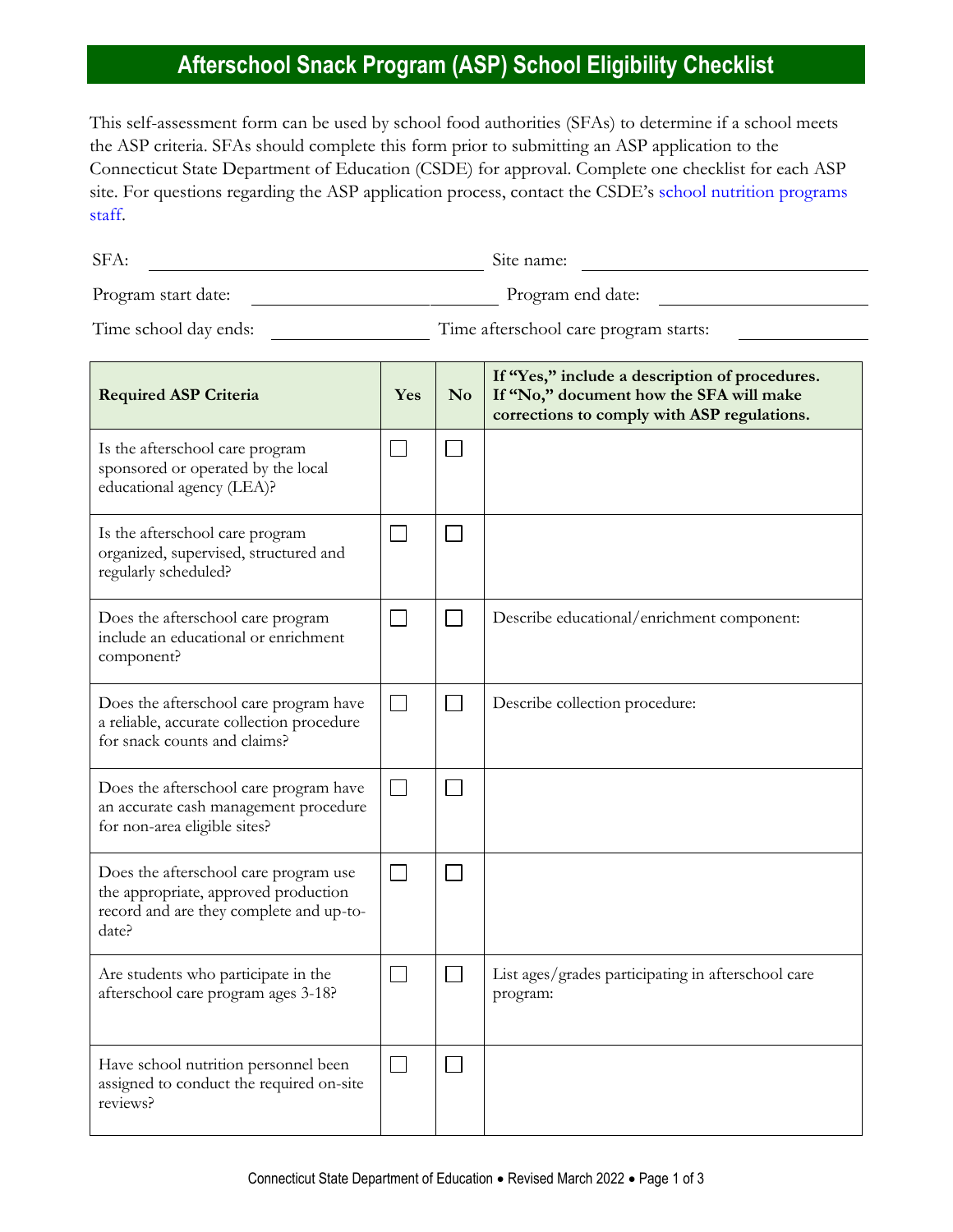# **ASP School Eligibility Checklist**

#### **Please provide detailed responses to the following for this site.**

1. Describe the afterschool care program schedule, e.g., days of the week, hours of operation, etc.

2. How is the afterschool care program organized?

3. Who supervises the afterschool care program?

#### **If the site is area eligible, please provide the information below:**

4. Describe the process that was used to determine area eligibility for the ASP.

5. Indicate the percentage of free- and reduced-eligible children as of the most recent October:

% of students eligible for free and reduced meal in October

*Insert number Insert year*